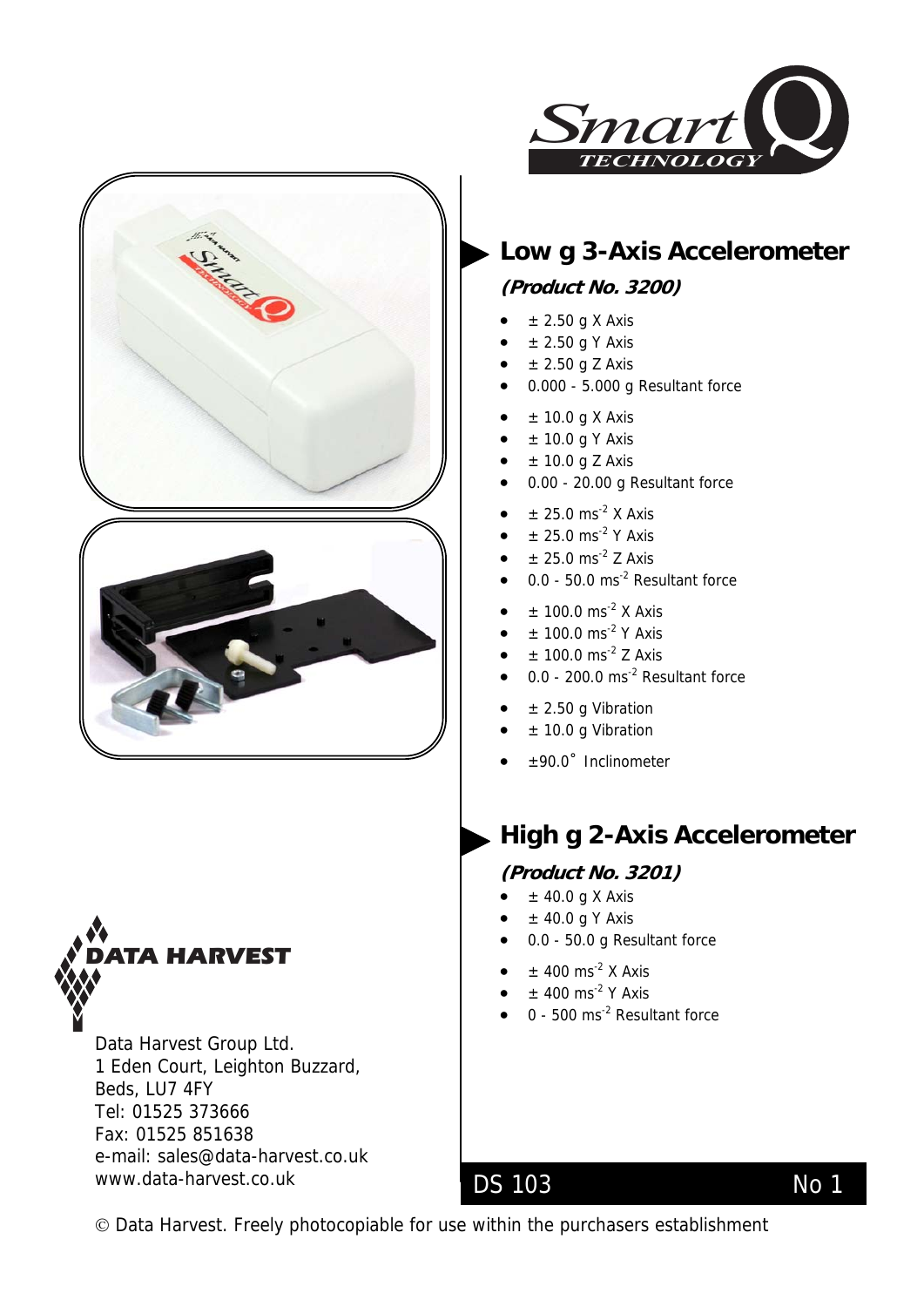<span id="page-1-0"></span>

### **Introduction**

The Accelerometer consists of acceleration sensing circuits set at right angles to each other, each measuring acceleration along one axis.

The sensor element is a capacitive device. A central mass is held static while suspended interleaved plates are free to move relative to this mass. The result is that any movement will create a change in position of the suspended element relative to the static mass, this changes the capacitance. The change in capacitance is proportional to the force – acceleration.

The high g Accelerometer (*Product No. 3201*) measures along 2 axes (X and Y). The low g Accelerometer (*Product No. 3200*) will measure along 3 axes (X, Y and Z).





The direction of the axis is marked on the sensor's label and corresponds to:



The high g 2-Axis Accelerometer is suitable for larger accelerations e.g. collision investigations between carts or a cart and a surface or impact investigations such as a rod landing on different surfaces.

It can record

- **Acceleration** along a single axis i.e. **X** or **Y.**
- **Resultant Force** the sum of the forces in both component accelerations (X and Y).

The low g 3-Axis Accelerometer is suitable for small accelerations such as change of g investigations e.g. free fall, golf swings.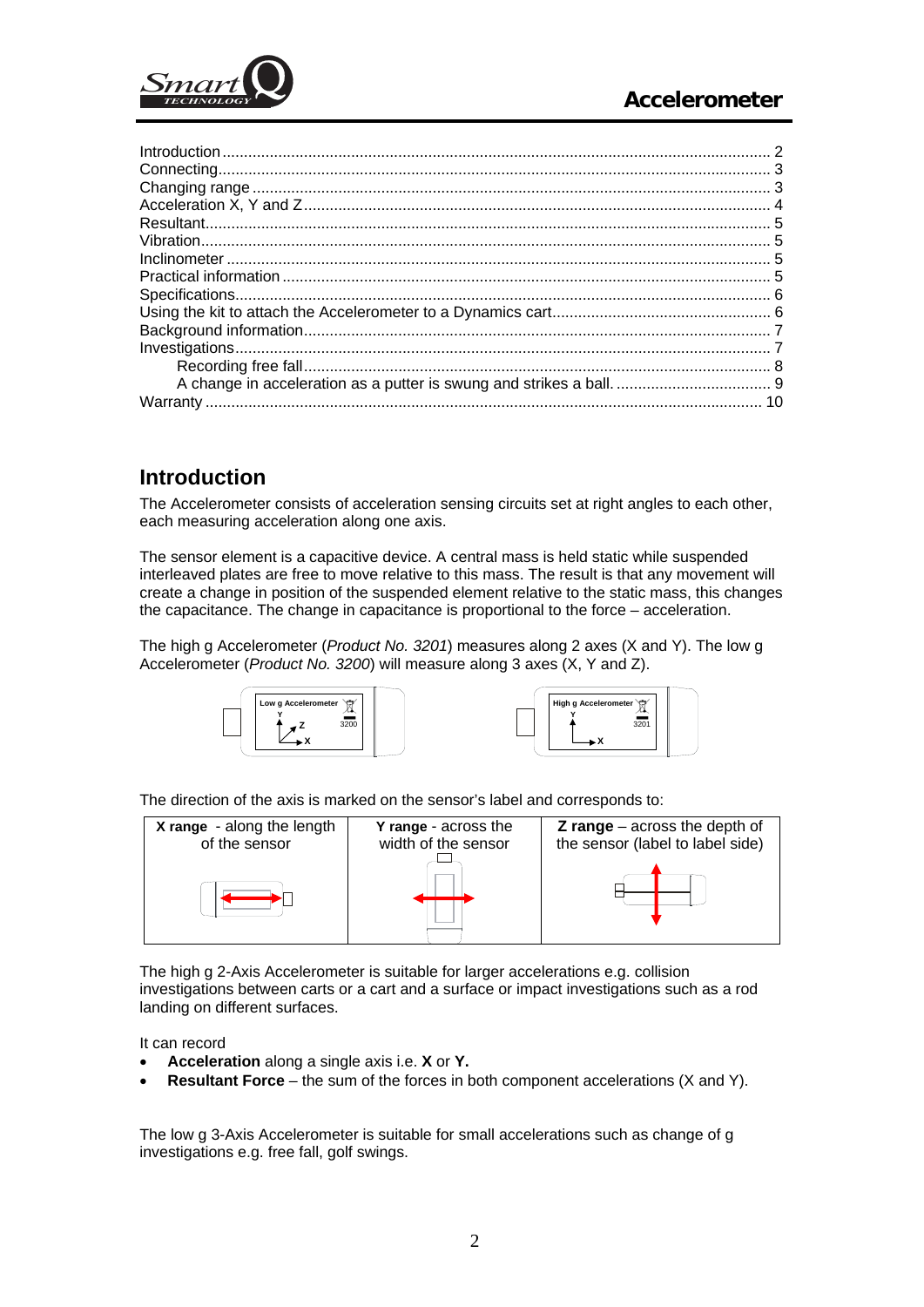<span id="page-2-0"></span>

It can record

- **Acceleration** along a single axis i.e. **X**, **Y** or **Z.**
- **Resultant Force** the sum of the forces in all component accelerations (X, Y and Z).
- **Vibration** by sensing the amount of dynamic acceleration
- **Angle (Inclinometer)** by measuring the amount of static acceleration due to gravity in all axis to find the angle the device is tilted at with respect to the earth.

Accelerations are normally measured in either **metres per second per second** (ms<sup>-2</sup>) (the SI unit for acceleration) or **g** factor (one g is the acceleration due to gravity at the Earth's surface  $= 9.81$  ms<sup>-2</sup>).

The Accelerometer is supplied with a kit that allows the sensor to be attached to the top of a Data Harvest Dynamics cart.

The kit contains:

- 1 metal C clamp
- 1 white plastic screw
- 2 M4 black thumbscrews (TS1)
- 1 M4 hex nut (to fit the black thumbscrew)
- 1 black thin angle bracket (SB1)
- 1 Interrupt card (IC1)

Diagrams showing how to use this kit are on page 6.

### **Connecting**

- Push one end of the sensor cable (supplied with the **EASY**SENSE unit) into the hooded socket on the adaptor with the locating arrow on the cable facing upwards.
- Connect the other end of the sensor cable to an input socket on the **EASY**SENSE unit.
- The **EASY**SENSE unit will detect that the Accelerometer is connected and display values using the currently selected range.

#### **Changing range**

To alter the currently selected range:

- Connect the Accelerometer to the **FASY**SENSE unit.
- Start the **EASY**SENSE program and select one of the logging modes from the Home screen e.g. EasyLog. Select **Sensor Config** from the **Settings** menu.
- Select the Accelerometer from the list (it will use the currently selected range name) and click on the **Change Range** button.
- The current range will be highlighted. Select the required range and click on OK.
- Close Sensor Config. Click on New  $\Box$  and then Finish for the change in range to be detected.

The range setting will be retained until changed by the user. With some **EASY**SENSE units it is possible to change the range from the unit. Please refer to the **EASY**SENSE unit's user manual.





| Sensor 1                                                             |  |
|----------------------------------------------------------------------|--|
| Select Range:                                                        |  |
| Accel, high g                                                        |  |
| X Axis ±40g<br>Y Axis ±40g<br>Res. 50g<br>X Axis ±400ms <sup>2</sup> |  |
| Y Axis ±400ms <sup>2</sup><br>Res. 500ms <sup>2</sup>                |  |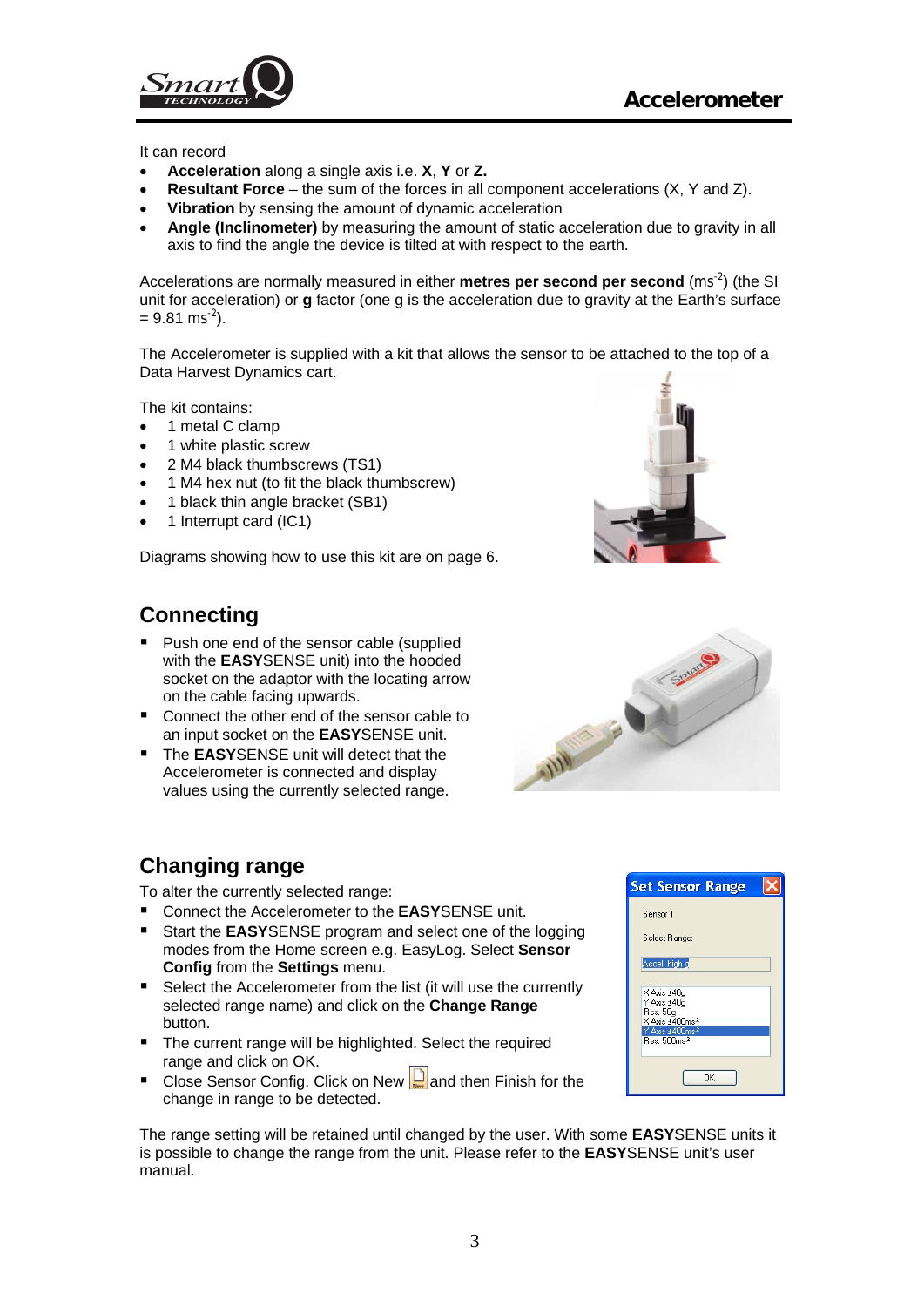<span id="page-3-0"></span>

# **Acceleration X, Y and Z**

These ranges will record acceleration along a single axis using the selected axis range e.g. **X**, **Y** or **Z.** 

The Accelerometer should be mounted in the appropriate orientation for an experiment (so that the particular axis is in the direction of interest). See the table below.



For example:

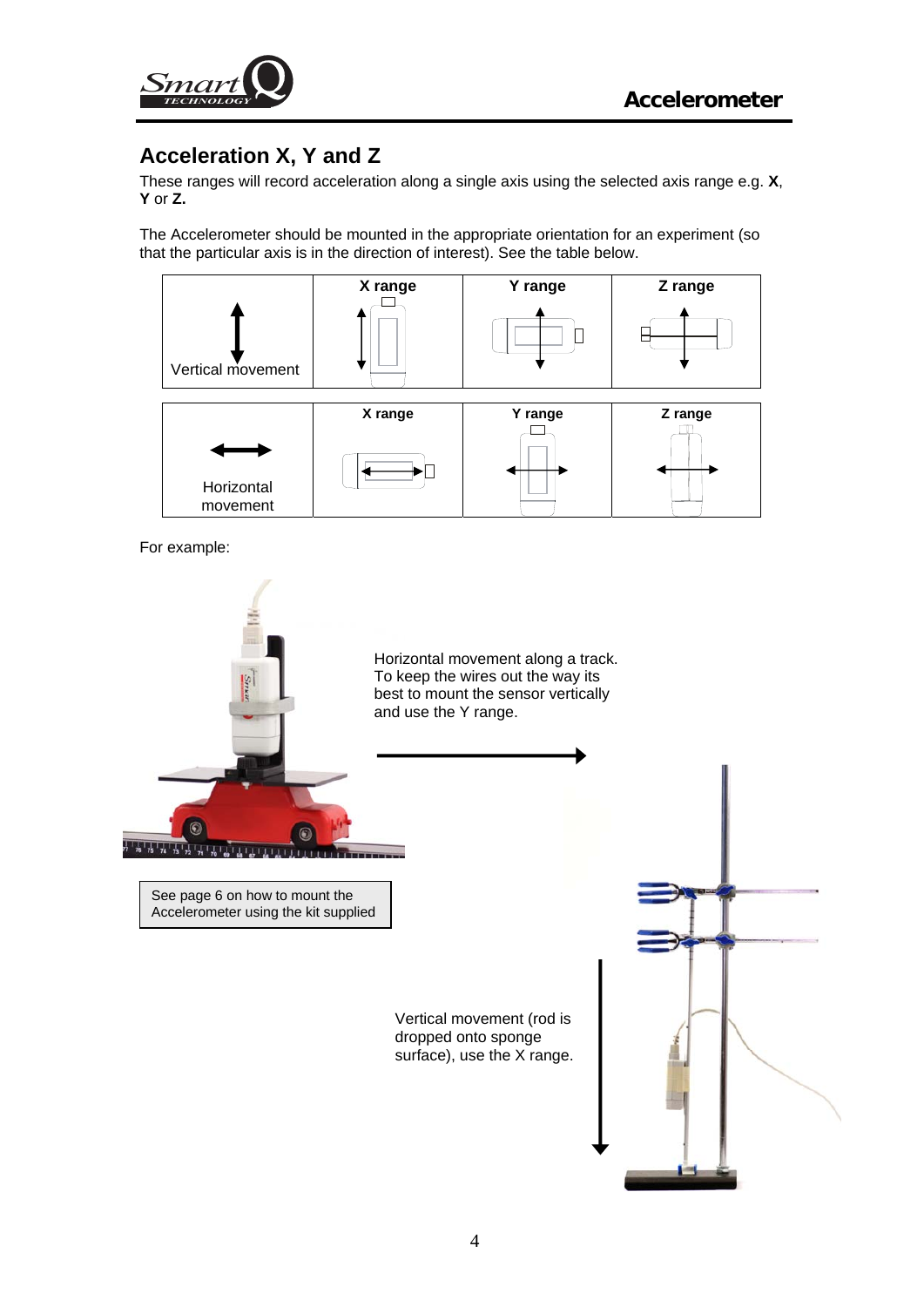<span id="page-4-0"></span>

### **Resultant**

This range measures the sum of the force in the component accelerations. For the low g range Accelerometer (*Product No. 3200*) this is from three axes, X, Y and Z. For the high g range Accelerometer (*Product No. 3201*) from two axes, X and Y.

Resultant (net) acceleration is the square root of the sum of the squares of all the component accelerations. This will be 1 g  $(9.8 \text{ ms}^{-2})$  when the Accelerometer has no acceleration and zero when it's in free fall.

With this range the orientation that the Accelerometer is mounted does not matter.

The maximum sample rate of the Resultant range is 50 Hz (intersample time of **20 ms**). If an interval between samples of less than 20 milliseconds is selected, then either the setup will be rejected or the values obtained will default to zero.

#### **Vibration** *(Low g Accelerometer only)*

By sensing the amount of dynamic acceleration, you can analyse the way a device is moving. This range could be used to show vibration in structures or to model the detection of earthquakes.



Vibration is measured using data from the Z axis so lay the Accelerometer label down on the surface.

#### **Inclinometer** *(Low g Accelerometer only)*

The inclination angle data represents the tilt away from the ideal plane, which in this case, is normal to the earth's gravitational force. This calculation assumes that no force outside of the earth's gravitational force is acting on the device and takes into account the gravitational force in all axes present in the sensor element.



The angle  $(\pm 90.0^{\circ})$  is measured when the sensor is placed on a surface with the Smart Q label face up and the hooded socket pointing down. If the hooded socket is pointing up the angle is shown negative to indicate the direction vector.

The maximum sample rate of the Inclinometer range is 50 Hz (intersample time of **20 ms**). If an interval between samples of less than 20 milliseconds is selected, then either the setup will be rejected or the values obtained will default to zero.

### **Practical information**

- Attach the sensor firmly to the object under test.
- If possible secure the sensor lead firmly to the mounting body.
- The accelerating object should weigh more than the Accelerometer (which weighs approximately 28 g).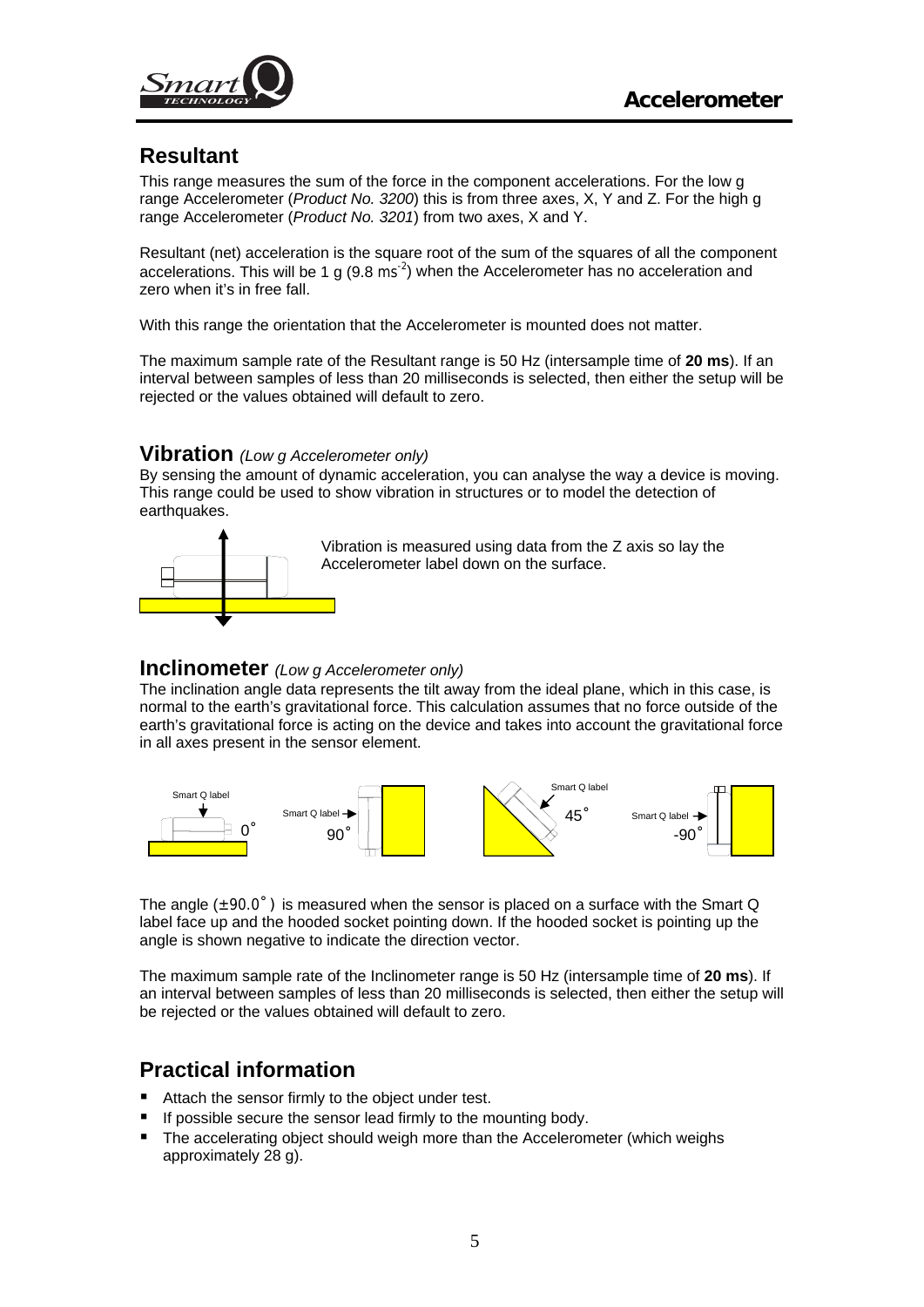<span id="page-5-0"></span>

- Do not drop the sensor directly onto a solid surface as extreme jarring could damage the sensor.
- If the low g Accelerometer's Resultant range is selected to record a vehicle's journey it uses data from all 3 axes, this will include any bumps or vibrations which may confuse results.
- If you hold the accelerometer in different directions e.g. horizontal instead of vertical, it may give a different reading. This is because an accelerometer doesn't know the difference between acceleration and gravitational force. For example when the arrow representing an axis (e.g. X) points up its value is  $+1$  g (9.8 ms<sup>-2</sup>). When the arrow points down its value is -1g (-9.8 ms<sup>-2</sup>). When the axis arrow is held horizontally its value is zero.

How the orientation of the Low g range Accelerometer affects readings (no force present other than gravity):

| Sensor<br>orientation |                |        |                |                |                |                |
|-----------------------|----------------|--------|----------------|----------------|----------------|----------------|
| Smart Q label         | Facing         | Facing | Facing         | Facing         | On top         | On base        |
| X axis reading        | $+1$ g         | $-1g$  | 0 <sub>g</sub> | 0 <sub>g</sub> | 0 <sub>g</sub> | 0 <sub>g</sub> |
| Y axis reading        | 0 <sub>g</sub> | 0 g    | $+1g$          | $-1g$          | 0 <sub>g</sub> | 0 <sub>g</sub> |
| Z axis reading        | 0 g            | 0 g    | 0 g            | 0 <sub>g</sub> | $+1$ g         | -1 g           |

# **Specifications**

The sensor has been calibrated to read 1.0 g or  $9.81 \text{ ms}^{-2}$  when the force of g is acting along the axis of the selected range.

The Inclinometer has resolution of 0.1 degree and an accuracy of 2 degrees. The difference in angle between paired measurements in the Inclinometer range will be to 0.1 degree i.e. when finding the angle of surface and then changing the angle of the surface, the difference between the angle changes will be correct.

The sensor transducer has a design to shock resistance of 1,500 g. The transducer sensing elements have been drop tested from a height of 1.5 m. We would expect the case to be damaged before damage to the transducer takes place.

# **Using the kit to attach the Accelerometer to a Dynamics cart**

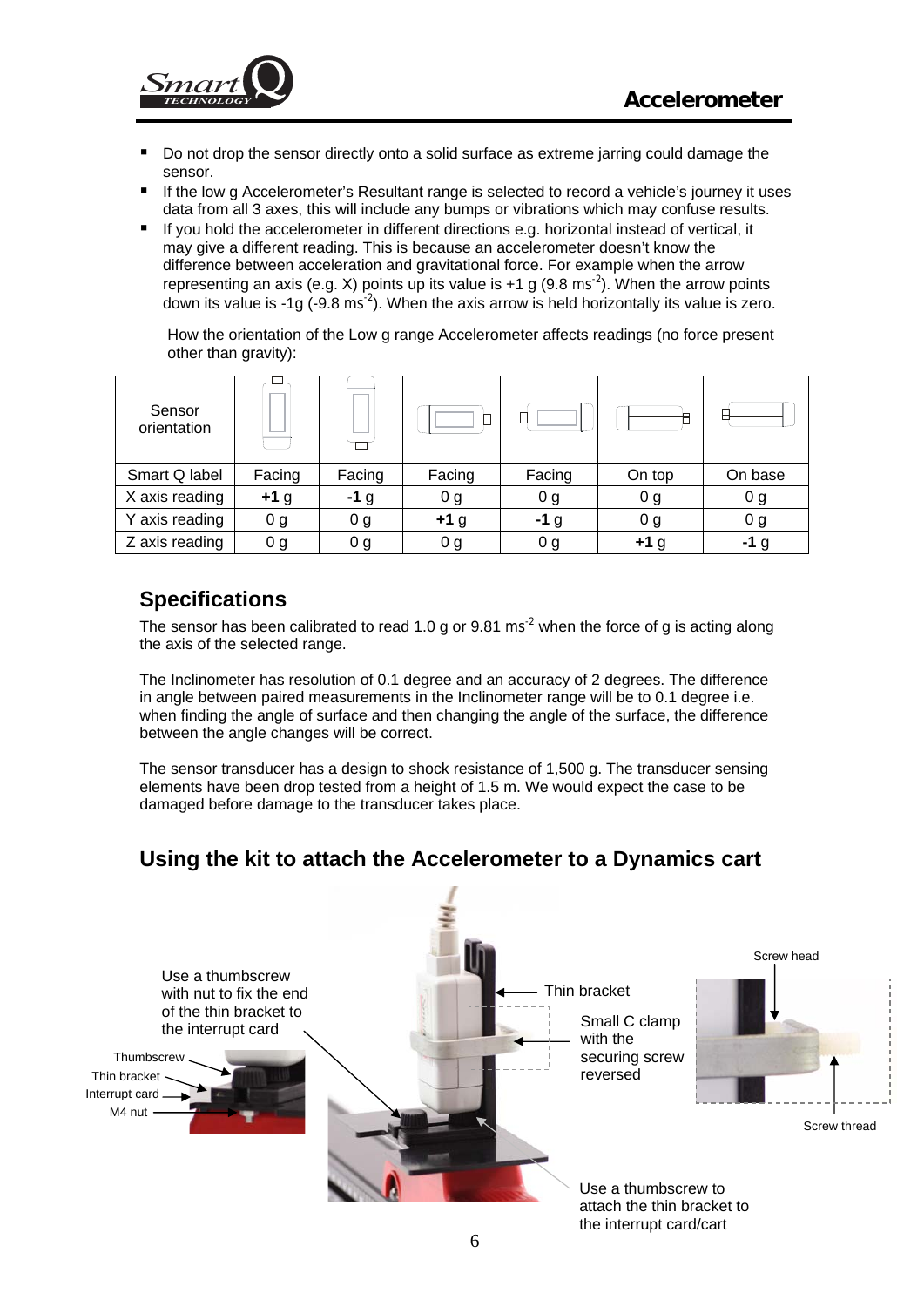<span id="page-6-0"></span>

# **Background information**

An accelerometer is an electromechanical device that will measure acceleration forces. These forces may be static, like the constant force of gravity pulling at your feet, or dynamic - caused by moving or vibrating the accelerometer. It is able to detect the magnitude and direction of the acceleration. Accelerometers are common devices but are usually unseen and unnoticed.

- o A modern car's airbag system uses acceleration sensors to determine the trigger point for release.
- o Seat belt tensioners in a car are often triggered by accelerometers
- o Portable computing devices e.g. laptop computers use accelerometers to lock hard drives if the computer is dropped.
- o Mobile phones use an accelerometer to determine the orientation of the screen and to adjust the screen resolution and mode
- o Gaming consoles e.g. the Nintendo Wii use accelerometers in the hand controllers.
- o As an accelerometer can be used to measure vibration it can be used to detect the change in vibration signature of a machine as it starts to fail e.g. a motor bearing has a characteristic vibration pattern, smooth and quiet when in good order, gradually getting rougher and noisier as it wears out.

An accelerometer does not measure gravity - it measures the component of "total acceleration minus gravity" along its input axis as "non-gravitational" acceleration (the [acceleration](http://en.wikipedia.org/wiki/Acceleration) it experiences relative to freefall).

The term 'g - force' is normally used as short hand to describe the force acting on a moving object relative to the force felt by an accelerating object at the earth's surface. It is not an SI unit; it is used to express the relative force experienced. To convert to a correct SI unit all g values should be multiplied by 9.81 to give the ms<sup>-2</sup> value.

Astronauts, fighter pilots and racing drivers are often said to experience a force of so many 'g' when performing a particular manoeuvre. This force is rarely gravitational as it's a rocket, jet, or combustion engine that provides the force needed to accelerate e.g. when a pilot changes speed or direction, or a racing driver goes around a corner. The effect of high acceleration on humans can be significant as most will lose consciousness if subjected to a sustained acceleration of between 5 to 7 g. This effect is only felt if the acceleration is sustained, i.e. jumping onto a hard floor can produce a deceleration of many g but only for a fraction of a second.

# **Investigations**

In all investigations you should use the range that follows the line of acceleration forces in the motion of the object being studied.

Using the high g 2-Axis Accelerometer (Product No 3201)

- *Acceleration of a Dynamics cart on a track*
- *Impulse (force change at collision)*
- *Collisions between carts or a cart and a surface*
- *Impact force on landing e.g. athlete landing on a crash mat after a jump*
- *Forces when ball is kicked or thrown or struck with a racquet*
- *Explanation of opposing forces e.g. resistive forces countering force of mass on a surface*

Using the low g 3-Axis Accelerometer (Product No 3200)

- *Bungee jump*
- *Pendulum*
- *Changes in acceleration in a golf swing*
- *Explanation of free fall*
- *Explanation of opposing forces e.g. resistive forces countering force of mass on a surface*
- *Tilt of an object*
- *Earthquake simulation e.g. test how long your model of a tower stays upright*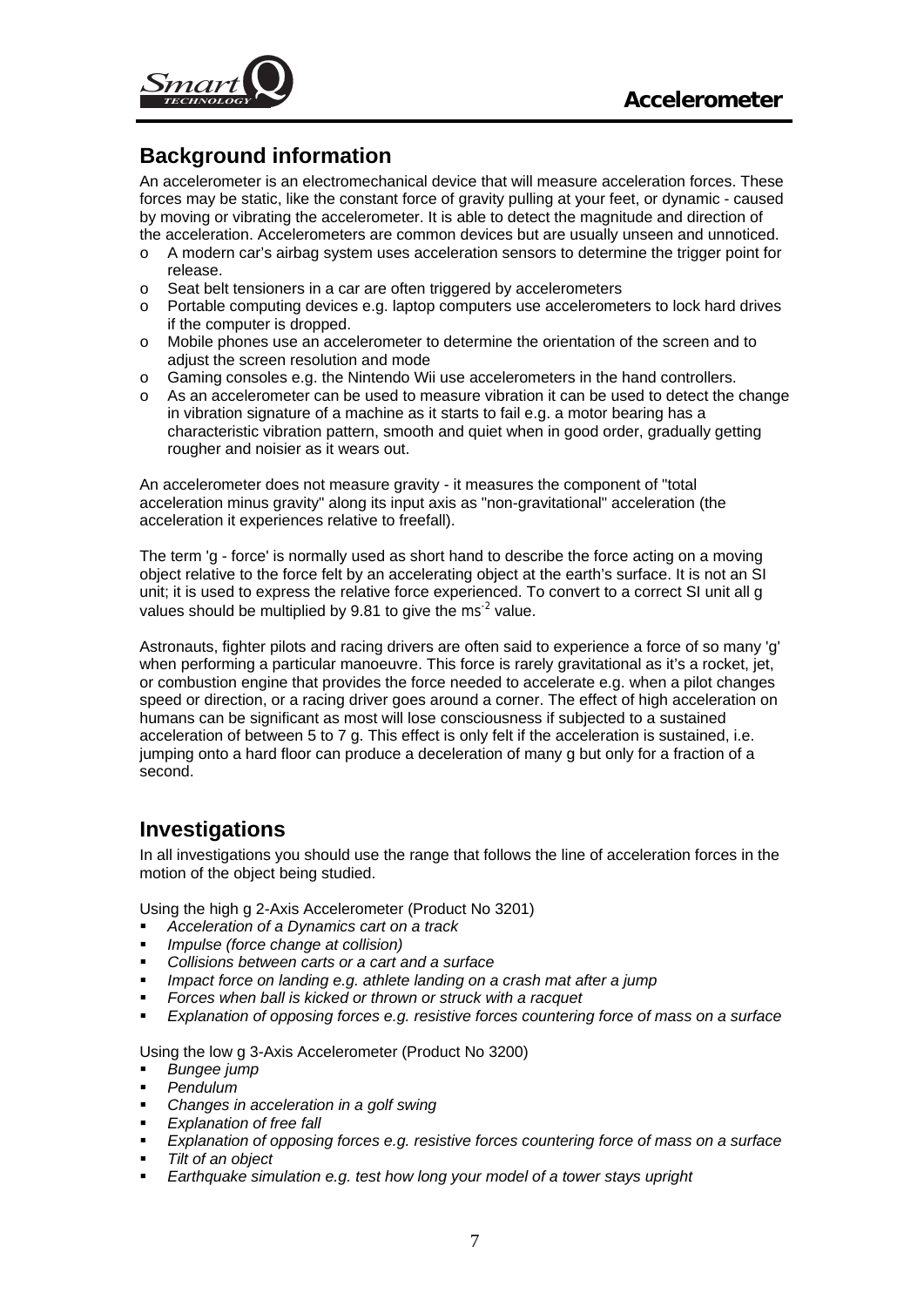<span id="page-7-0"></span>

### **Recording free fall**

#### **You will need:**

- 1. An **EASY**SENSE logger that can be used disconnected from a PC e.g. VISION, Q Advanced.
- 2. The Low g Accelerometer set to the **±5 g** or **50 ms-2 Resultant** force range
- 3. Long sensor lead and sensor extension leads to the height of the drop being used.

**Note:** The length of cable should be shorter than the height of the drop to stop the Sensor striking the floor.

- 4. A decent height for the drop a stairwell of 2 stair flights is sufficient
- 5. Attach a small mass (about 30 g max) to the end cap of the sensor to make it fall vertically along its long axis

#### **What you need to do:**

- 1. Hold the Sensor over the clear drop; make sure the cables will unravel behind it without opposing its fall.
- 2. Set the logger to record in EasyLog mode, and start logging.
- 3. Drop the sensor (mass end first).
- 4. When the sensor has finished falling stop logging.
- 5. Transfer the data to **EASY**SENSE and view the result.



There are 4 stages in the data:

- 1. A period of readings of  $g = 1.0$  just before release.
- 2. A period of readings of  $g = 0$  as the sensor falls (free fall).
- 3. A period of increasing g as the sensor slows down (decelerates) at the end of its descent.
- 4. The final rapid drop where the force of deceleration separated the sensor from its lead and cut the signal back to the logger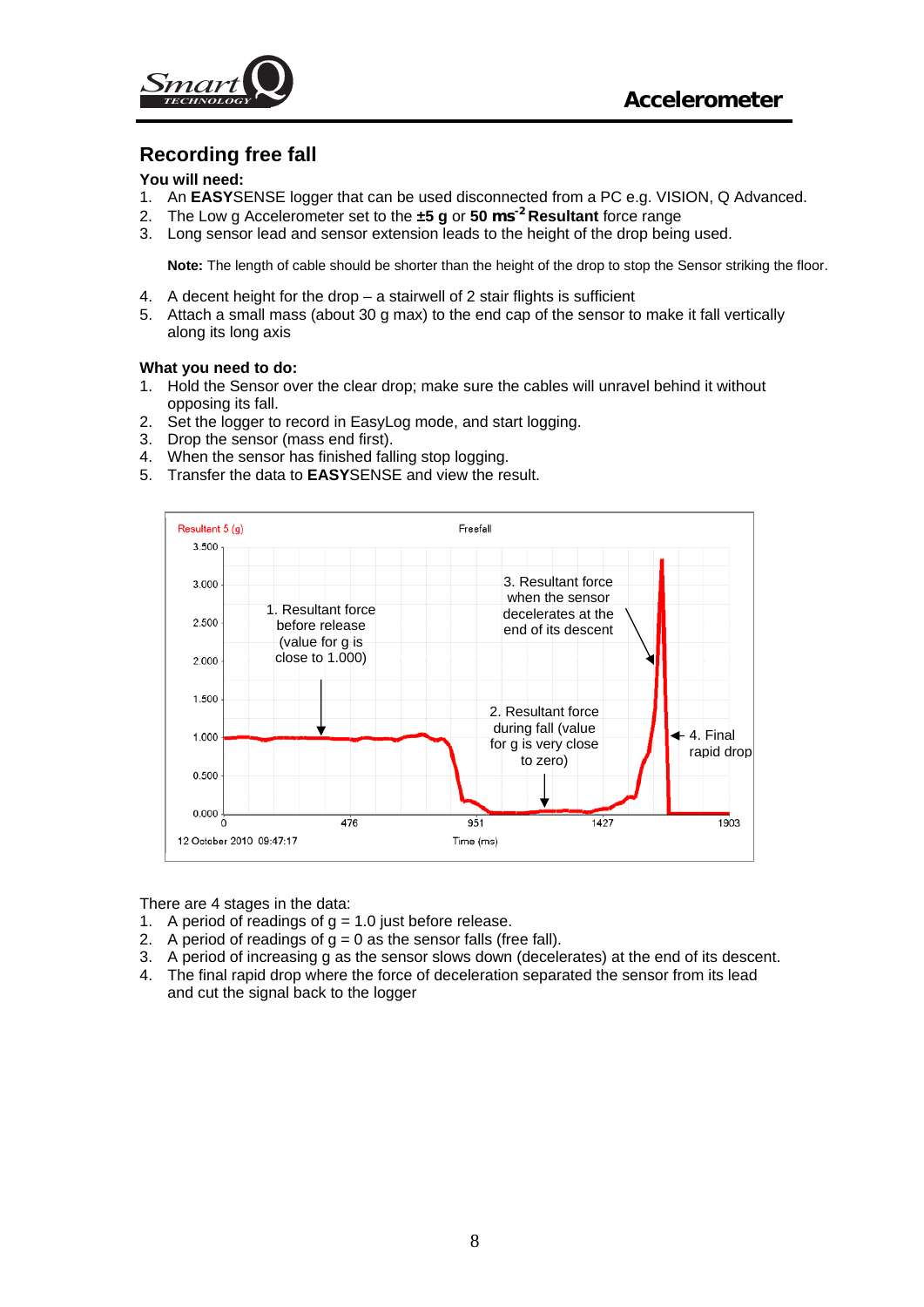<span id="page-8-0"></span>

### **A change in acceleration as a putter is swung and strikes a ball.**

#### **You will need:**

- 1. The Low g Accelerometer set to the **±2.5 g** or **25 ms-2 Y axis** range.
- 2. A Golf putter, with the Accelerometer securely attached.
- 3. Masking tape and or cable ties to secure the sensor to the putter and keep cables tidy.
- 4. Long sensor lead and sensor extension leads.
- 5. Golf ball(s).
- 6. Practice hole (optional).



#### **Setup of the logger or software**

| <b>Record method</b> | Time      | Intersample | Trigger                                                            | Overlay |
|----------------------|-----------|-------------|--------------------------------------------------------------------|---------|
| Graph                | 2 seconds | 2 ms        | Rises above 0.35 g or 3.5 ms <sup>-2</sup> with<br>25% pre-trigger | On      |

#### **What you need to do:**

- 1. Make a mark on the floor to represent the balls start position. Create a simple target e.g. masking tape in cross shape or a piece of paper on the floor with a mark upon it (without a target most people will find it difficult to produce a regular stroke).
- 2. Check that you can address the ball (target mark on floor) with your grip on the putter handle. Take a practice swing to make sure you have enough space and check the cables do not tangle or interfere with the stroke.
- 3. Position yourself at the start position and get ready to make the stroke.
- 4. Ask your helper to click on **Start**, and then make the stroke. If the recording does not start then the stroke you played may not have exceeded the trigger value.